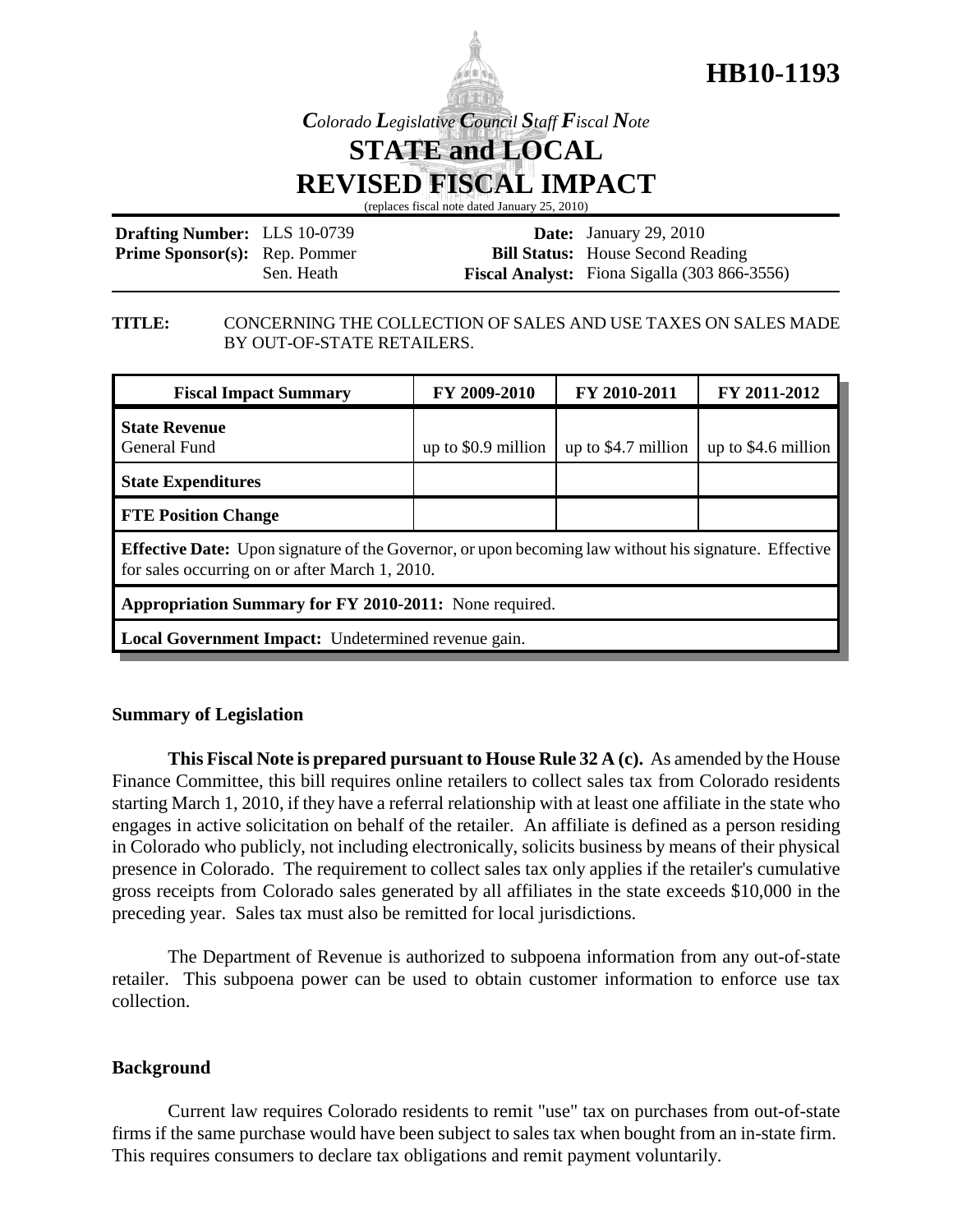January 29, 2010

# Page 2 **HB10-1193**

A 1967 U.S. Supreme Court ruling held that the U.S. Constitution prohibits a state from requiring retailers whose only connection with customers in the state is by common carrier or mail to collect and remit sales and use tax.<sup>1</sup> In 1992, the U.S. Supreme Court clarified that states can only make companies collect sales tax if they have a physical presence in the state.<sup>2</sup>

*What is affiliate marketing?* Affiliate marketing is where a business pays commission for each customer brought to its website from an affiliate's marketing efforts. Affiliate marketing can take many forms, including through e-mail newsletters, preferential treatment in search engines, reward sites, and by using one website to drive traffic to another. For example, an affiliate marketing website may compare items for purchase, review books or music, and then link to the retailer's website so the consumer can purchase items. This bill, as revised by the House Finance Committee, applies only to affiliate marketing when a Colorado-based individual, such as a religious leader or club president, orally and publicly encourages a group of individuals to participate in an affiliate marketing relationship.

In 2008, New York state clarified the definition of sales tax vendor to include online retailers with New York-based remote affiliates.<sup>3</sup> The state asserts that New York-based affiliates, who encourage customers to purchase from the online retailer, establish the physical presence necessary to be under state jurisdiction. The New York law requires retailers making more than \$10,000 in annual sales in the state through affiliates to charge sales tax on all sales in the state, not just those resulting from the affiliate program. North Carolina and Rhode Island have passed similar laws.

The New York law is being challenged in court, but the state of New York is expected to be able to keep revenue remitted under the new law, even if the law is found to be unconstitutional because the tax was legally due from consumers.

#### **State Revenue**

General Fund revenue will increase up to \$0.9 million in FY 2009-10, up to \$4.7 million in FY 2010-11, and up to \$4.6 million in FY 2011-12. The revenue estimate for FY 2009-10 represents a partial-year impact. The revenue impact decreases in FY 2011-12 because, under current law, vendors will begin retaining 3.33 percent of the taxes they collect on July 1, 2011.

Colorado is estimated to generate about 1/5 (\$159 million) of New York's total Internet sales based on a report by William Fox of the University of Tennessee and New York Internet sales tax projections for FY 2009-10. Applying a 2.9 percent tax rate generates state revenues of \$900,000 in FY 2009-10. Sales taxes are estimated to increase 2.5 percent in FY 2010-11.

<sup>&</sup>lt;sup>1</sup> National Bellas Hess, Inc. v. Department of Revenue of State of Illinois, 386 U.S. 753 (1967).

<sup>2</sup> Quill Corp. v. North Dakota, 504 U.S. 298 (1992).

 $3$  Chapter 57 of the Laws of 2008, State of New York. Tax Law Section 1101 (b)(8) and Sales and Use Tax Regulations Section 526.10(a)(3).